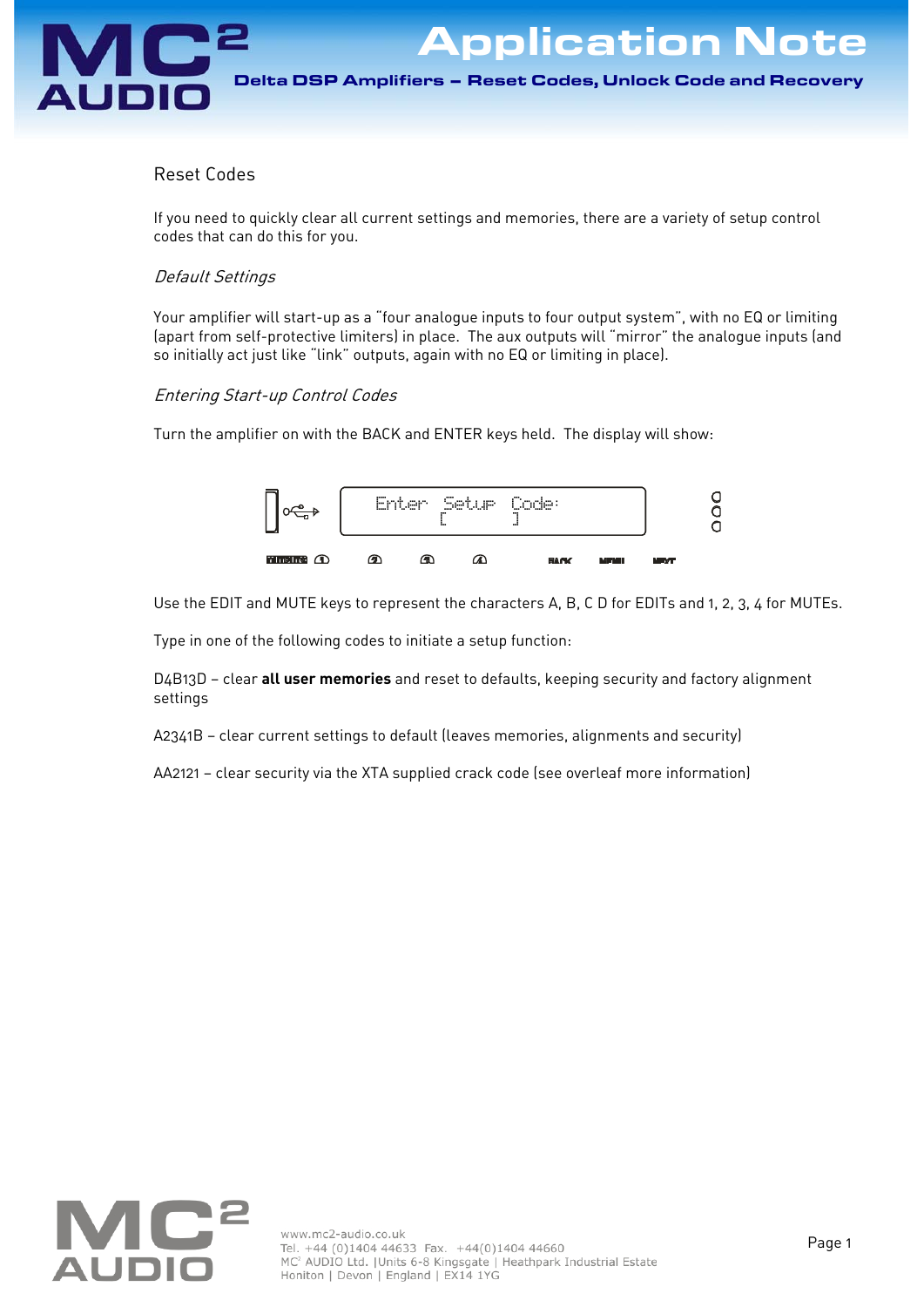## Delta DSP Amplifiers – Reset Codes, Unlock Code and Recovery

Recovery after a Firmware Update Failure

Don't panic! Your amplifier can be recovered, but please be aware that…

#### **THE AMPLIFIER OPERATES AT VOLTAGES IN EXCESS OF THE INCOMING MAINS VOLTAGE, AND THESE VOLTAGES REMAIN PRESENT FOR AN EXTENDED PERIOD AFTER MAINS POWER IS REMOVED!**

#### **READ THESE INSTRUCTIONS CAREFULLY AND HEED ALL WARNINGS!**

Disconnect your amplifier completely from the incoming mains supply.

Ensure that the HT present LEDs visible here through the front left vent with the foam removed…



…are fully extinguished before continuing. This will take **at least five minutes** so please be patient for your own safety.

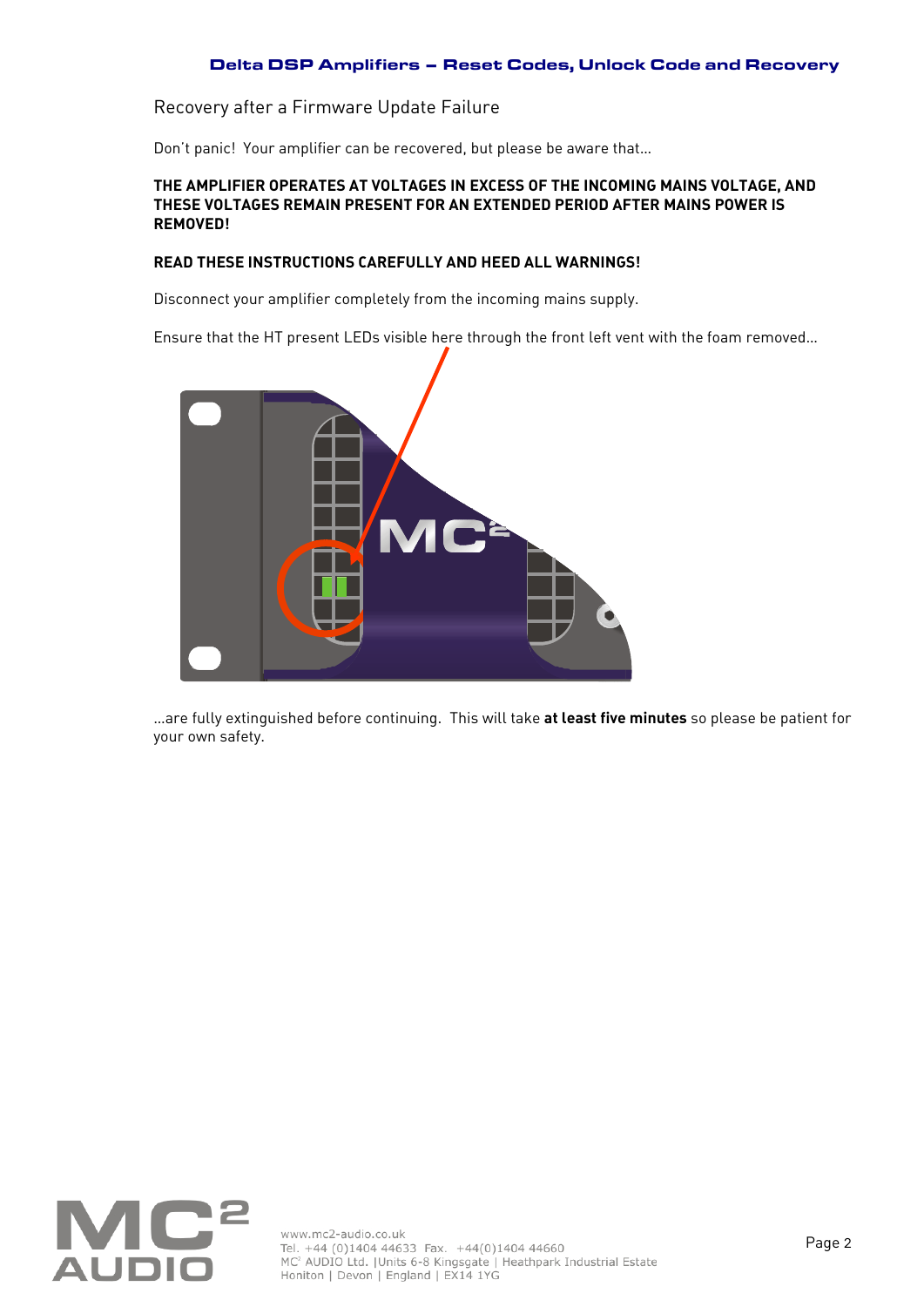## Delta DSP Amplifiers – Reset Codes, Unlock Code and Recovery

It is now safe to remove the top cover of your amplifier — there are four screws (Torx) along each side and eight on the top of the cover. Be careful not to drop any screws inside!

Locate the "Rescue Recovery" link CN11 — between ICs U24 and U28 on the top circuit board - and remove it. This will make your amplifier run in recovery mode — the original firmware version loaded at the factory will now be active.



Replace the top cover temporarily, reapply mains power and switch on. Once booted, check the interface is set as required and perform a program update again using the Flash Loader application.

The display will show an additional "R" next to the Remote Load message to show rescue mode is active:



Upon completion, the app will close. Disconnect the power and wait for at least five minutes until the HT Present LEDs have fully extinguished again.

Remove top cover and replace the "Rescue Recovery" link once more. Replace top cover and screw down, and replace the filter foam in the left hand front vent.

Your amplifier should now be fully operational again — no settings will have been lost in the process.